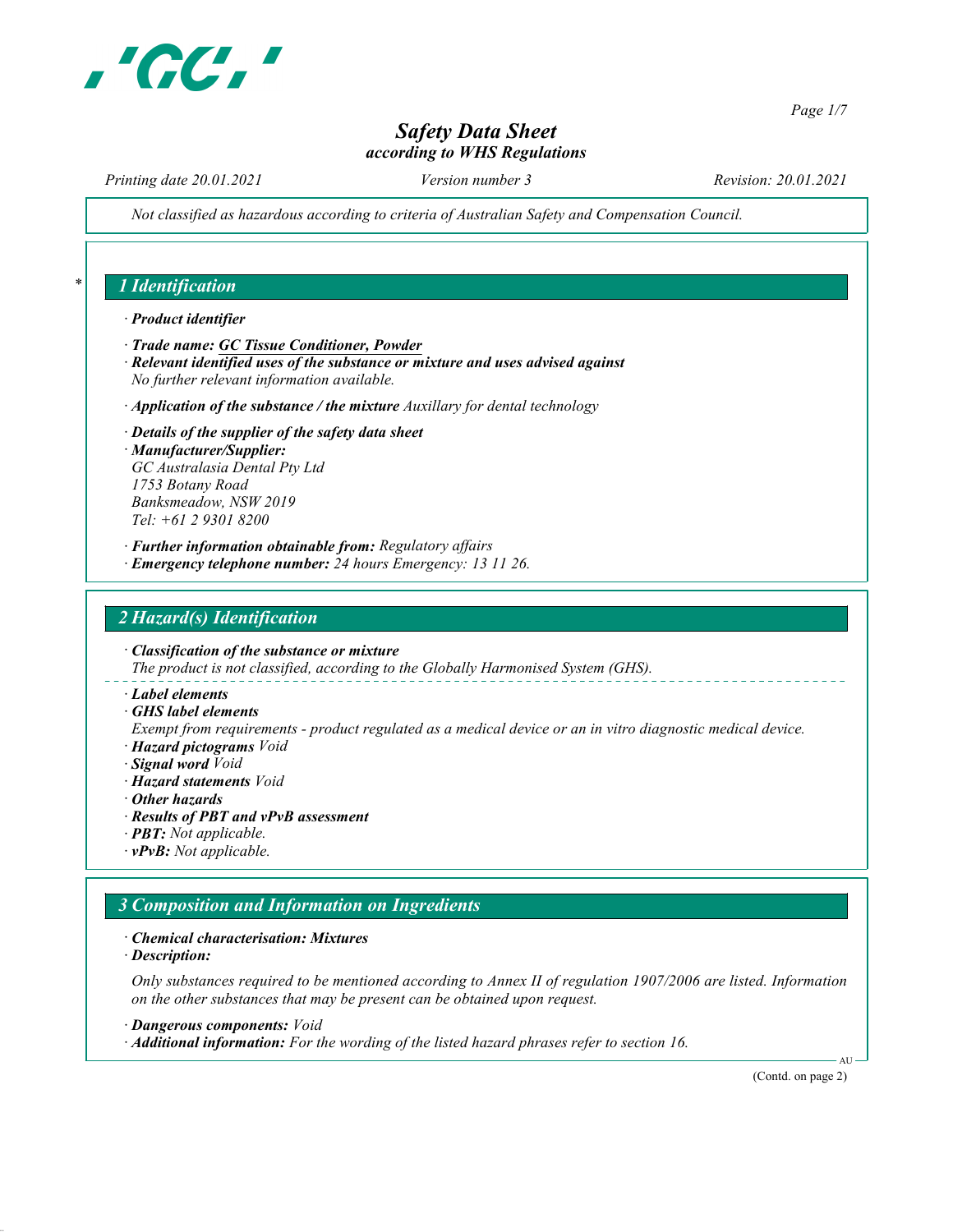Printing date 20.01.2021 **Version number 3** Revision: 20.01.2021

#### Trade name: GC Tissue Conditioner, Powder

(Contd. of page 1)

#### 4 First Aid Measures

· Description of first aid measures

· General information:

No special measures required.

- If symptoms persist consult doctor.
- · After inhalation: Take affected persons into fresh air and keep quiet.
- · After skin contact: Immediately rinse with water.
- · After eye contact:

Rinse opened eye for several minutes under running water. If symptoms persist, consult a doctor.

- · After swallowing: Rinse out mouth and then drink plenty of water. If symptoms persist consult doctor.
	- · Information for doctor:
	- · Most important symptoms and effects, both acute and delayed No further relevant information available.
	- · Indication of any immediate medical attention and special treatment needed

No further relevant information available.

#### 5 Fire Fighting Measures

- · Extinguishing media
- · Suitable extinguishing agents:
- CO2, powder or water spray. Fight larger fires with water spray or alcohol resistant foam. Use fire extinguishing methods suitable to surrounding conditions.
- · For safety reasons unsuitable extinguishing agents: Water with full jet
- · Special hazards arising from the substance or mixture Formation of toxic gases is possible during heating or in case of fire. No further relevant information available.
- · Advice for firefighters
- · Protective equipment: Wear self-contained respiratory protective device.
- · Additional information

Dispose of fire debris and contaminated fire fighting water in accordance with official regulations.

#### 6 Accidental Release Measures

- · Personal precautions, protective equipment and emergency procedures Remove persons from danger area.
- · Environmental precautions: Do not allow product to reach sewage system or any water course. Do not allow to penetrate the ground/soil.
- · Methods and material for containment and cleaning up: Pick up mechanically.

Dispose of the material collected according to regulations.

- · Reference to other sections
- See Section 7 for information on safe handling.
- See Section 8 for information on personal protection equipment.
- See Section 13 for disposal information.

(Contd. on page 3)

AU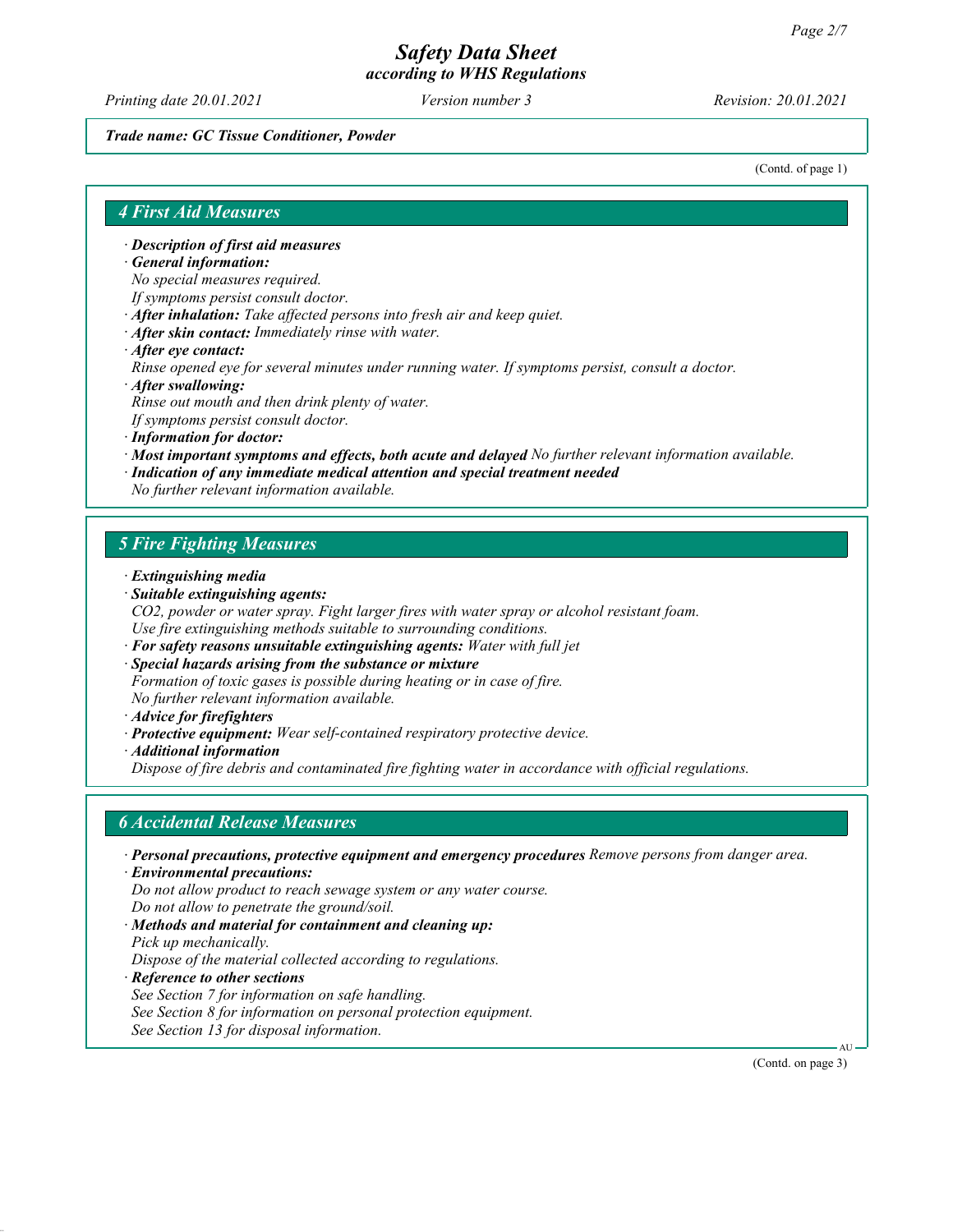Printing date 20.01.2021 **Version number 3** Revision: 20.01.2021

#### Trade name: GC Tissue Conditioner, Powder

(Contd. of page 2)

#### 7 Handling and Storage

#### · Handling:

· Precautions for safe handling

Prevent formation of dust.

- Any unavoidable deposit of dust must be regularly removed.
- · Information about fire and explosion protection: Dust can combine with air to form an explosive mixture.
- · Conditions for safe storage, including any incompatibilities
- · Storage:
- · Requirements to be met by storerooms and receptacles: Store only in unopened original receptacles.
- · Information about storage in one common storage facility: Store away from foodstuffs.
- · Further information about storage conditions: None.
- $\cdot$  Specific end use(s) No further relevant information available.

#### 8 Exposure controls and personal protection

· Additional information about design of technical facilities: No further data; see item 7.

- · Control parameters
- · Ingredients with limit values that require monitoring at the workplace:
- The product does not contain any relevant quantities of materials with critical values that have to be monitored at the workplace.

 $\cdot$  **Additional information:** The lists valid during the making were used as basis.

- · Exposure controls
- · Personal protective equipment:
- · General protective and hygienic measures:

The usual precautionary measures are to be adhered to when handling chemicals.

Do not inhale dust / smoke / mist.

Wash hands before breaks and at the end of work.

- · Respiratory protection: Suitable respiratory protective device recommended.
- · Protection of hands: Protective gloves
- · Material of gloves

The selection of the suitable gloves does not only depend on the material, but also on further marks of quality and varies from manufacturer to manufacturer. As the product is a preparation of several substances, the resistance of the glove material can not be calculated in advance and has therefore to be checked prior to the application.

· Penetration time of glove material

The exact break through time has to be found out by the manufacturer of the protective gloves and has to be observed.

· Eye protection: Safety glasses

#### 9 Physical and Chemical Properties

· Information on basic physical and chemical properties · General Information · Appearance: Form: Solid **Colour:** According to product specification · Odour: Odourless **Odour threshold:** Not determined.

(Contd. on page 4)

AU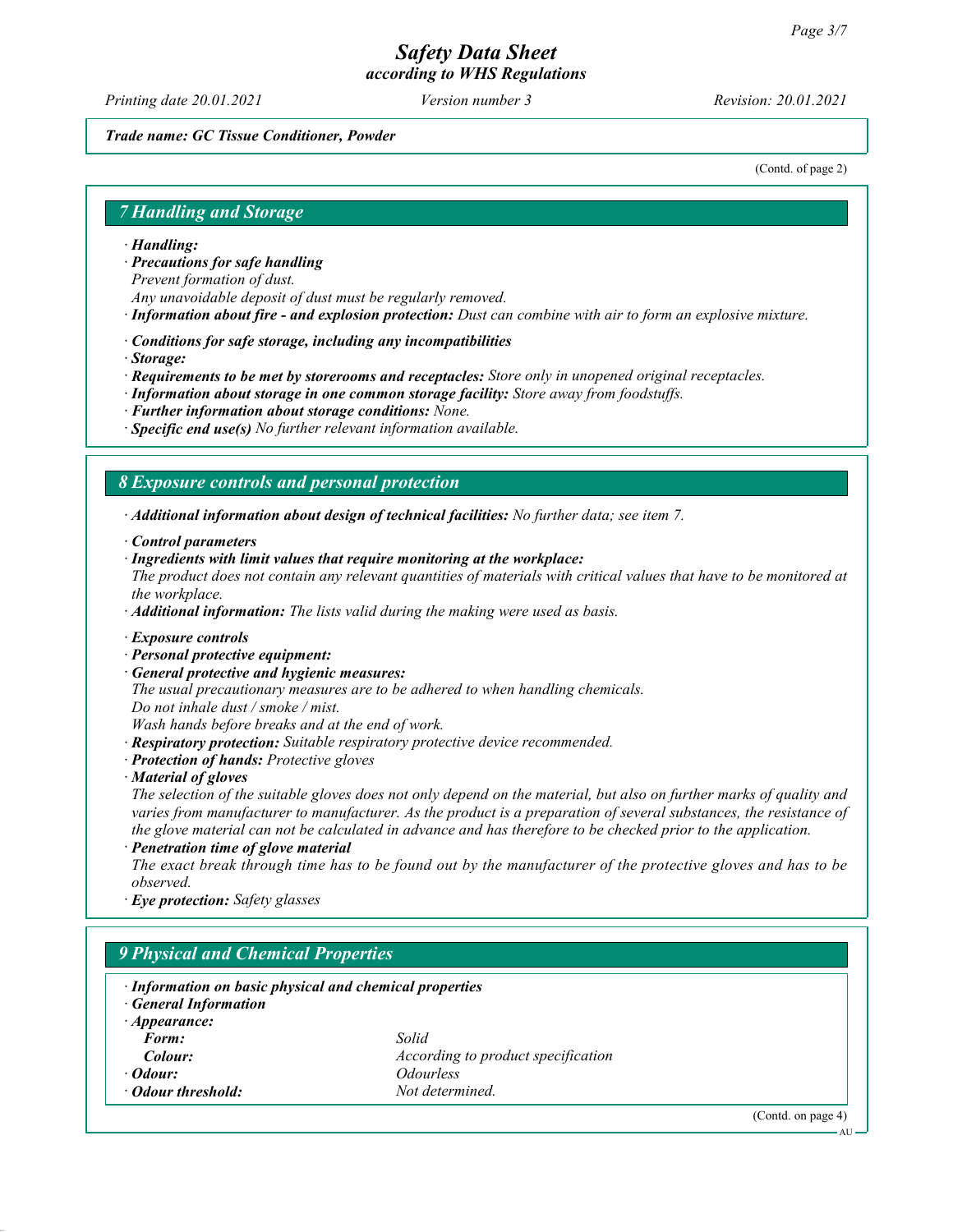Printing date 20.01.2021 Version number 3 Revision: 20.01.2021

Trade name: GC Tissue Conditioner, Powder

|                                                                                                                |                                                                                  | (Contd. of page 3) |
|----------------------------------------------------------------------------------------------------------------|----------------------------------------------------------------------------------|--------------------|
| $\cdot$ pH-value:                                                                                              | Not applicable.                                                                  |                    |
| Change in condition<br>Melting point/freezing point:<br>Initial boiling point and boiling range: Undetermined. | Undetermined.                                                                    |                    |
| · Flash point:                                                                                                 | Not applicable.                                                                  |                    |
| · Flammability (solid, gas):                                                                                   | Not determined.                                                                  |                    |
| · Ignition temperature:                                                                                        | Undetermined.                                                                    |                    |
| · Decomposition temperature:                                                                                   | Not determined.                                                                  |                    |
| · Auto-ignition temperature:                                                                                   | Product is not selfigniting.                                                     |                    |
| · Explosive properties:                                                                                        | Product does not present an explosion hazard.                                    |                    |
| <i>Explosion limits:</i><br>Lower:<br><b>Upper:</b>                                                            | Not determined.<br>Not determined.                                               |                    |
| · Vapour pressure:                                                                                             | Not applicable.                                                                  |                    |
| $\cdot$ Density:                                                                                               | Not determined.<br>2,56 $g/cm^{3}$<br>1,18g/ml                                   |                    |
| $\cdot$ Relative density<br>· Vapour density                                                                   | Not determined.<br>Not applicable.                                               |                    |
| $\cdot$ Evaporation rate                                                                                       | Not applicable.                                                                  |                    |
| $\cdot$ Solubility in / Miscibility with<br>water:                                                             | Insoluble.                                                                       |                    |
| · Partition coefficient: n-octanol/water:                                                                      | Not determined.                                                                  |                    |
| · Viscosity:<br>Dynamic:<br>Kinematic:<br>$\cdot$ Other information                                            | Not applicable.<br>Not applicable.<br>No further relevant information available. |                    |

# 10 Stability and Reactivity

· Reactivity No further relevant information available.

- · Chemical stability
- · Thermal decomposition / conditions to be avoided: No decomposition if used according to specifications.
- · Possibility of hazardous reactions No dangerous reactions known.
- · Conditions to avoid No further relevant information available.
- · Incompatible materials: No further relevant information available.
- · Hazardous decomposition products: No dangerous decomposition products known.

# 11 Toxicological Information

· Information on toxicological effects

· Acute toxicity

· LD/LC50 values relevant for classification: No further relevant information available.

(Contd. on page 5)

AU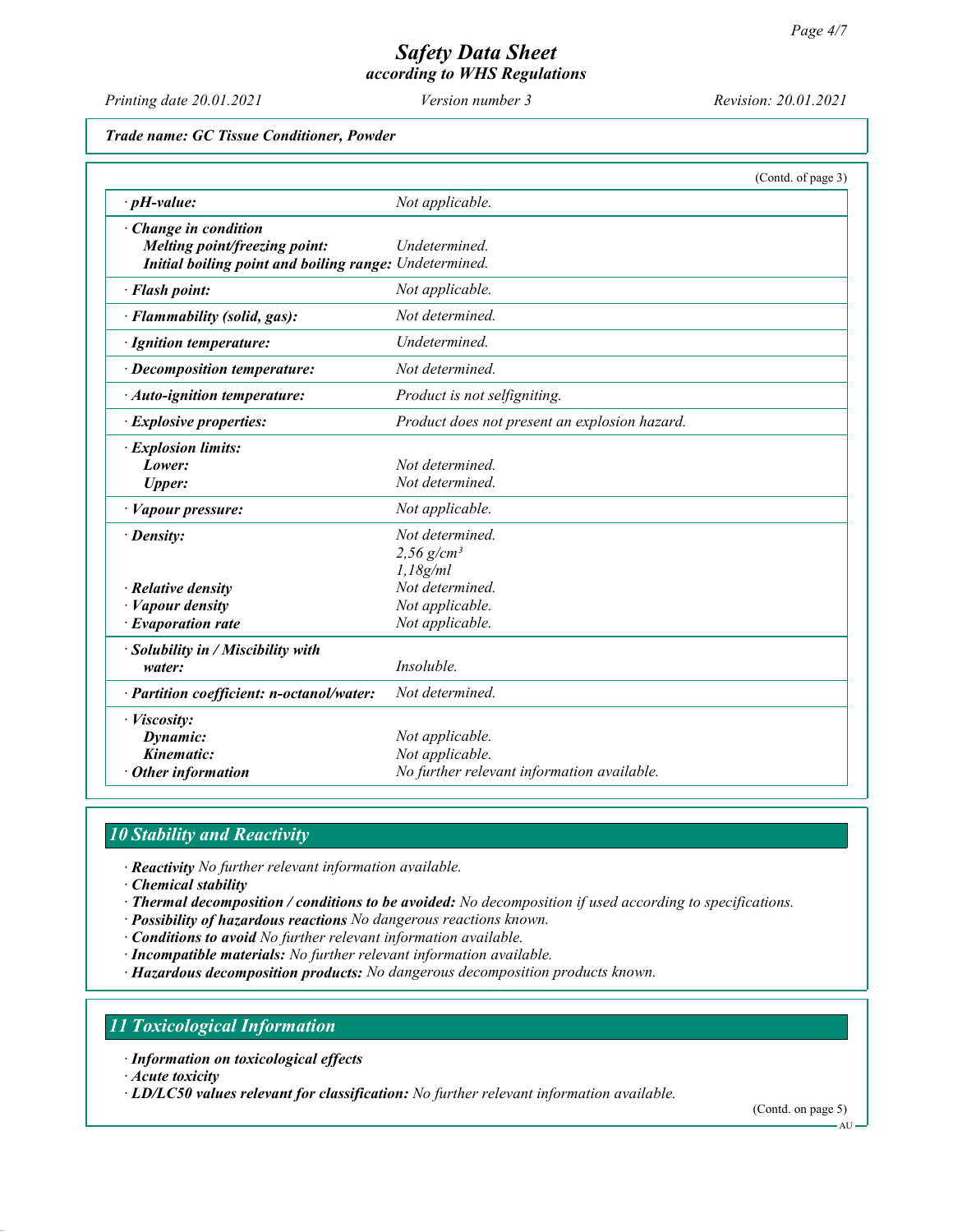Printing date 20.01.2021 **Version number 3** Revision: 20.01.2021

(Contd. of page 4)

#### Trade name: GC Tissue Conditioner, Powder

· Primary irritant effect:

- · Skin corrosion/irritation No irritant effect.
- · Serious eye damage/irritation No irritating effect.
- · Respiratory or skin sensitisation No sensitising effects known.
- · Additional toxicological information: The product is not subject to classification according to the calculation method of the General EU Classification Guidelines for Preparations as issued in the latest version.
- · Repeated dose toxicity No further relevant information available.
- · CMR effects (carcinogenity, mutagenicity and toxicity for reproduction)

No further relevant information available.

#### 12 Ecological Information

· Toxicity

- · Aquatic toxicity: No further relevant information available.
- · Persistence and degradability No further relevant information available.
- · Behaviour in environmental systems:
- · Bioaccumulative potential No further relevant information available.
- · Mobility in soil No further relevant information available.
- · Additional ecological information:
- · General notes:

Do not allow undiluted product or large quantities of it to reach ground water, water course or sewage system.

- · Results of PBT and vPvB assessment
- · PBT: Not applicable.
- · vPvB: Not applicable.
- · Other adverse effects No further relevant information available.

#### 13 Disposal considerations

#### · Waste treatment methods

· Recommendation

Must not be disposed together with household garbage. Do not allow product to reach sewage system. Contact waste processors for recycling information.

- · Uncleaned packaging:
- · Recommendation: Disposal must be made according to official regulations.

| · UN-Number                     |               |  |
|---------------------------------|---------------|--|
| ADG, ADN, IMDG, IATA            | not regulated |  |
| $\cdot$ UN proper shipping name |               |  |
| ADG, ADN, IMDG, IATA            | not regulated |  |
| Transport hazard class(es)      |               |  |
| ADG, ADN, IMDG, IATA            |               |  |
| $\cdot$ Class                   | not regulated |  |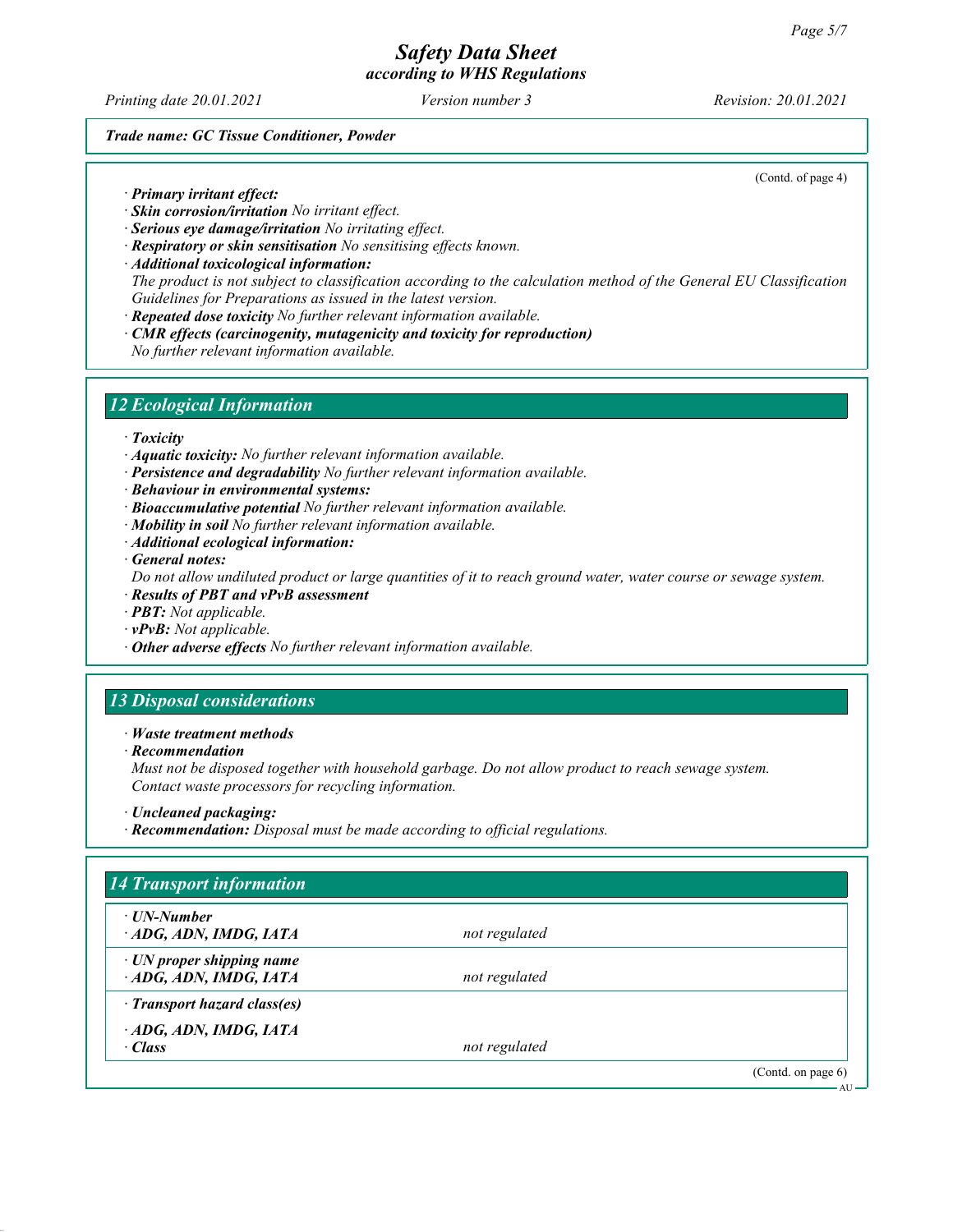# Safety Data Sheet

according to WHS Regulations

Printing date 20.01.2021 Version number 3 Revision: 20.01.2021

Trade name: GC Tissue Conditioner, Powder

|                                                                         |                 | (Contd. of page 5) |
|-------------------------------------------------------------------------|-----------------|--------------------|
| · Packing group<br>$\cdot$ ADG, IMDG, IATA                              | not regulated   |                    |
| · Environmental hazards:<br>$\cdot$ Marine pollutant:                   | No              |                    |
| · Special precautions for user                                          | Not applicable. |                    |
| · Transport in bulk according to Annex II of Marpol<br>and the IBC Code | Not applicable. |                    |
| · UN "Model Regulation":                                                | not regulated   |                    |

# 15 Regulatory information

· Safety, health and environmental regulations/legislation specific for the substance or mixture

| Australian Inventory of Chemical Substances                    |                                                                                                                                     |  |  |
|----------------------------------------------------------------|-------------------------------------------------------------------------------------------------------------------------------------|--|--|
|                                                                | 9003-42-3 $Polyethylethacrylate$                                                                                                    |  |  |
|                                                                | 25685-29-4 Ethyl-methyl methacrylate polymer                                                                                        |  |  |
| $\overline{617}88-77-0$ Rayon fiber                            |                                                                                                                                     |  |  |
|                                                                | 13463-67-7 titanium dioxide                                                                                                         |  |  |
|                                                                | 13395-16-9 $\left  copper(II)$ 4-oxopent-2-en-2-olate                                                                               |  |  |
|                                                                | 5580-57-4   C.I. Pigment Yellow 93                                                                                                  |  |  |
|                                                                | 71566-54-6 diisopropyl 3,3'-[(2,5-dichloro-1,4-phenylene)bis[iminocarbonyl(2-hydroxy-3,1-naphthylene)azo]]<br>bis[4-methylbenzoate] |  |  |
| · Standard for the Uniform Scheduling of Medicines and Poisons |                                                                                                                                     |  |  |
| None of the ingredients is listed.                             |                                                                                                                                     |  |  |
| · Australia: Priority Existing Chemicals                       |                                                                                                                                     |  |  |
| None of the ingredients is listed.                             |                                                                                                                                     |  |  |
|                                                                | $CHQ$ label elements $Val$                                                                                                          |  |  |

**GHS label elements** Void · Hazard pictograms Void

· Signal word Void

· Hazard statements Void

· Directive 2012/18/EU

· Named dangerous substances - ANNEX I None of the ingredients is listed. · Chemical safety assessment: A Chemical Safety Assessment has not been carried out.

# 16 Other information

· Department issuing SDS: Regulatory affairs

· Contact: msds@gc.dental

· Abbreviations and acronyms:

ADR: Accord européen sur le transport des marchandises dangereuses par Route (European Agreement concerning the International Carriage of Dangerous Goods by Road)

IMDG: International Maritime Code for Dangerous Goods

IATA: International Air Transport Association

EINECS: European Inventory of Existing Commercial Chemical Substances

ELINCS: European List of Notified Chemical Substances

CAS: Chemical Abstracts Service (division of the American Chemical Society) LC50: Lethal concentration, 50 percent

(Contd. on page 7)

A<sub>I</sub>